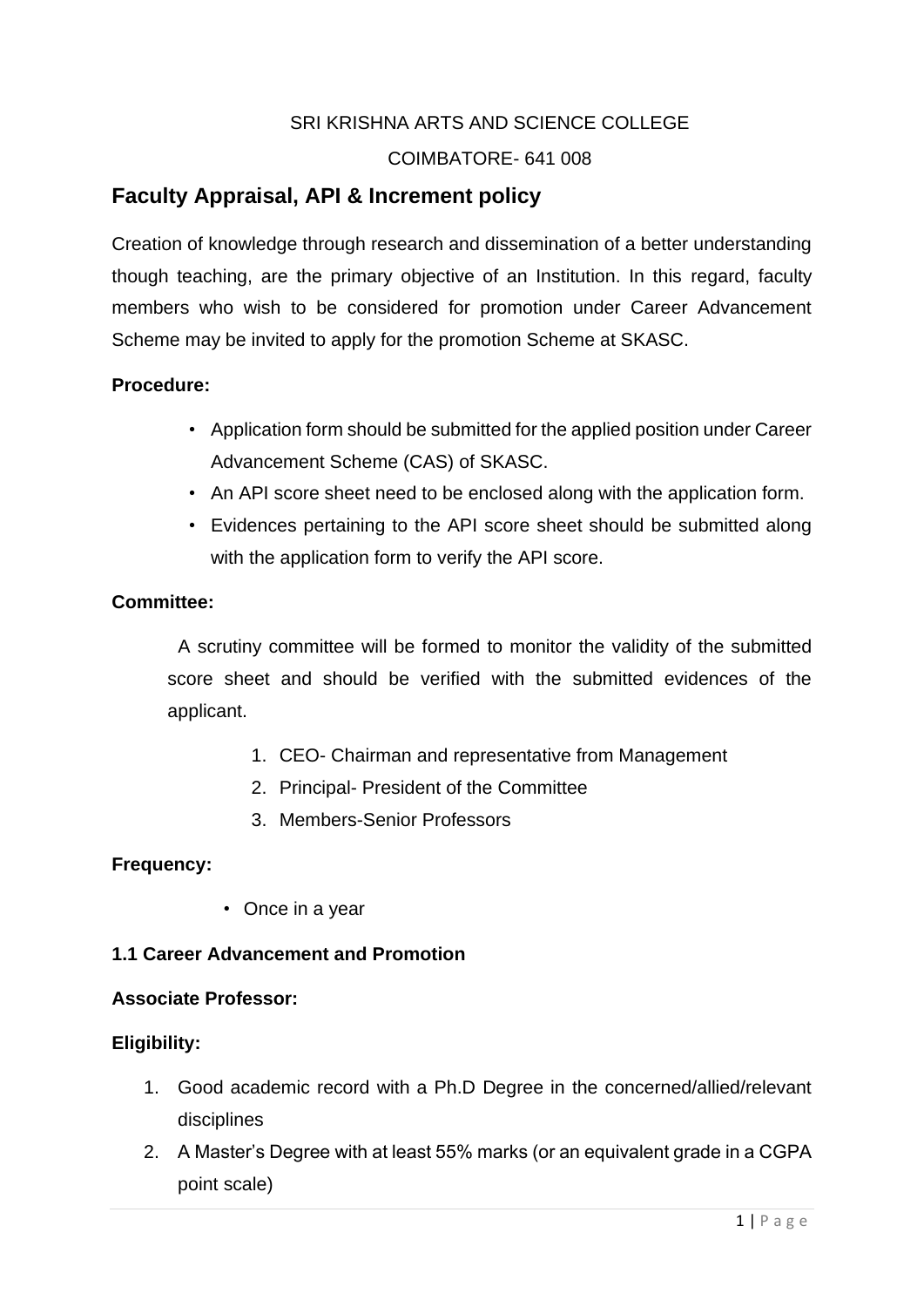- 3. A minimum of eight (8) years of approved experience in teaching/research position equivalent to that of Assistant Professor in a University/College/Accredited Research Institution/Industry.
- 4. Minimum of 7 publication in a peer reviewed UGC care listed Journals/ Scopus/WOS/ISI/SCI.
- 5. A minimum of 300 API score is eligible for promotion under Career Advancement Scheme (CAS) of Sri Krishna Arts and Science College.

# **1.2 Increment and Revision of Pay**

- Assistant Professor- A minimum of 200 API score is eligible for increment and pay revision at Sri Krishna Arts and Science College.
- Associate Professor- A minimum of 300 API score is eligible for the increment and pay revision at Sri Krishna Arts and Science College.
- Guideline:
- A detailed guideline has been provided for filling the application of API under different categories and position. This guideline on the self assessment score sheet will also be verified by the committee along with the overall score sheet.
- Recommendation
- Based on the eligibility norms and the record submitted, the committee will recommend for promotion / increment to the Management of Sri Krishna Institutions.

# **Promotional Exercise and Performance Appraisal**

### **Name of the Applicant:** Year of Experience: **Department:**

| S.No | <b>Category</b> | <b>Assistant</b><br><b>Professor</b> | <b>Associate</b><br><b>Professor</b> | <b>Self</b><br><b>Assessment</b><br><b>Score</b> | <b>Verified</b><br><b>API Score</b> |
|------|-----------------|--------------------------------------|--------------------------------------|--------------------------------------------------|-------------------------------------|
| 1.   | Category I      | Min Score                            | Min Score                            |                                                  |                                     |
|      | Teaching,       | 75/year                              | 75/Year                              |                                                  |                                     |
|      | Learning and    | Max Score                            | Max Score                            |                                                  |                                     |
|      | Evaluation      | 100/year                             | 100/Year                             |                                                  |                                     |
|      | $30\%$          |                                      |                                      |                                                  |                                     |
| 2.   | Category II     | Min Score                            | Min Score                            |                                                  |                                     |
|      | Supervision 20% | 60/year                              | 80/Year                              |                                                  |                                     |
|      |                 | Max Score                            | Max Score                            |                                                  |                                     |
|      |                 | $100/$ year                          | 100 /Year                            |                                                  |                                     |
| 3.   | Research &      | Min Score                            | Min Score                            |                                                  |                                     |
|      | Publication 30% | 40/Year                              | 90/ year                             |                                                  |                                     |